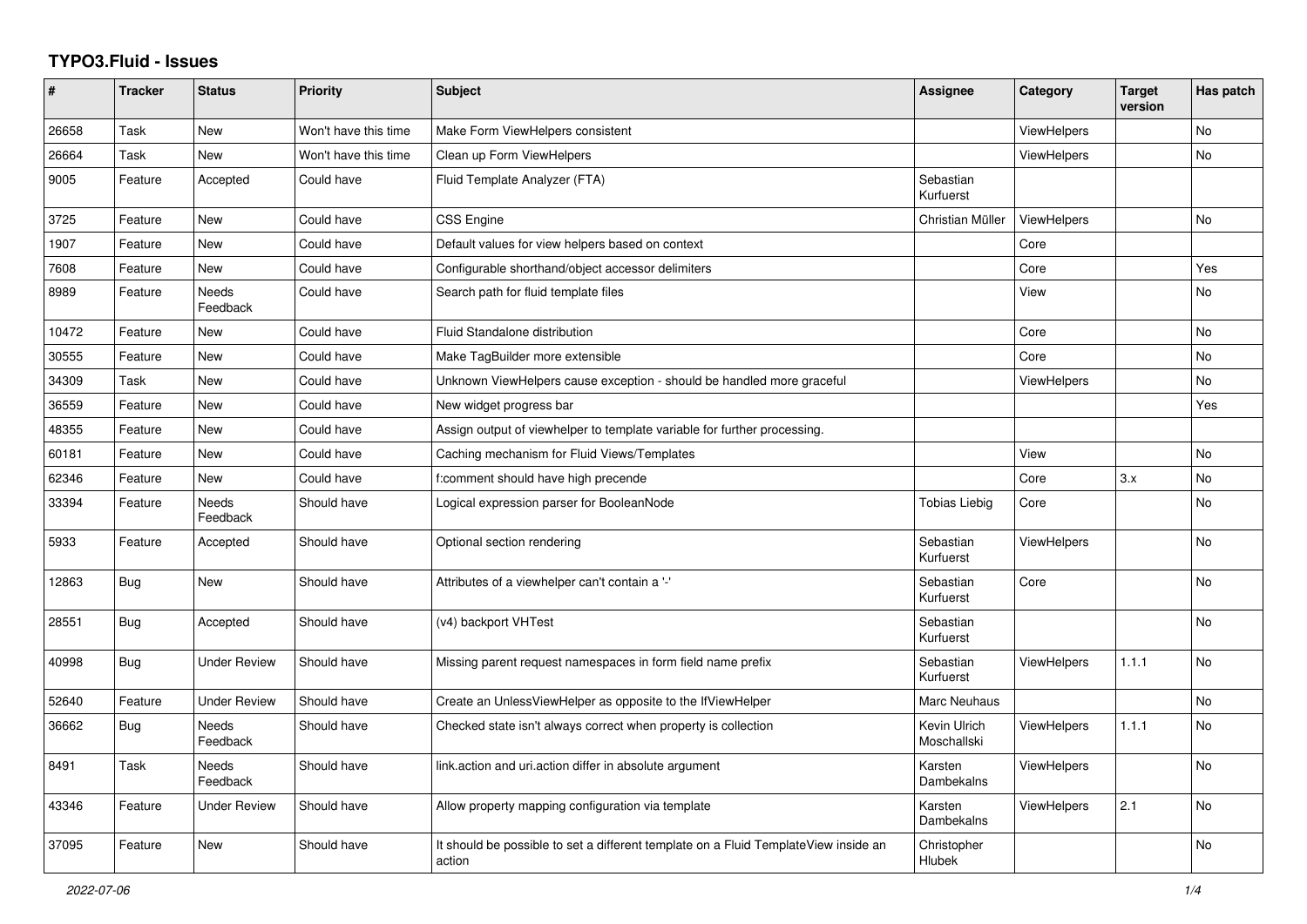| #     | <b>Tracker</b> | <b>Status</b>       | <b>Priority</b> | <b>Subject</b>                                                                                              | <b>Assignee</b>      | Category           | Target<br>version | Has patch |
|-------|----------------|---------------------|-----------------|-------------------------------------------------------------------------------------------------------------|----------------------|--------------------|-------------------|-----------|
| 55008 | Bug            | <b>Under Review</b> | Should have     | Interceptors should be used in Partials                                                                     | Christian Müller     |                    |                   | <b>No</b> |
| 53806 | <b>Bug</b>     | <b>Under Review</b> | Should have     | Paginate widget maximumNumberOfLinks rendering wrong number of links                                        | Bastian<br>Waidelich | Widgets            |                   | No        |
| 58862 | <b>Bug</b>     | Needs<br>Feedback   | Should have     | FormViewHelper doesn't accept NULL as value for \$arguments                                                 | Bastian<br>Waidelich | ViewHelpers        |                   | Yes       |
| 54195 | Task           | New                 | Should have     | Rename and move FormViewHelper's errorClass value, currently 'f3-form-error'                                | Adrian Föder         | <b>ViewHelpers</b> |                   | <b>No</b> |
| 3291  | Feature        | Needs<br>Feedback   | Should have     | Cacheable viewhelpers                                                                                       |                      |                    |                   | <b>No</b> |
| 3481  | Bug            | <b>New</b>          | Should have     | Use ViewHelperVariableContainer in PostParseFacet                                                           |                      | Core               |                   | No        |
| 4704  | Feature        | <b>New</b>          | Should have     | Improve parsing exception messages                                                                          |                      | Core               |                   |           |
| 8648  | Bug            | New                 | Should have     | format.crop ViewHelper should support all features of the crop stdWrap function                             |                      | <b>ViewHelpers</b> |                   | <b>No</b> |
| 9514  | Feature        | New                 | Should have     | Support explicit Array Arguments for ViewHelpers                                                            |                      |                    |                   |           |
| 9950  | Task           | New                 | Should have     | Binding to nested arrays impossible for form-elements                                                       |                      | <b>ViewHelpers</b> |                   |           |
| 10911 | Task           | New                 | Should have     | Tx Fluid ViewHelpers Form AbstractFormViewHelper->renderHiddenIdentityField<br>should be more reliable      |                      | <b>ViewHelpers</b> |                   | <b>No</b> |
| 13045 | <b>Bug</b>     | New                 | Should have     | Entity decode of strings are different between if-conditions and output of variable                         |                      |                    |                   |           |
| 28549 | <b>Bug</b>     | New                 | Should have     | make widgets cacheable, i.e. not implement childnodeaccess interface                                        |                      |                    |                   | <b>No</b> |
| 28550 | Bug            | New                 | Should have     | (v4) make widgets cacheable, i.e. not implement childnodeaccess interface                                   |                      |                    |                   | <b>No</b> |
| 28552 | Bug            | <b>New</b>          | Should have     | (v5) write ViewHelper test for compiled run; adjust functional test to do two passes<br>(uncached & cached) |                      |                    |                   | No        |
| 28553 | <b>Bug</b>     | New                 | Should have     | improve XHProf test setup                                                                                   |                      |                    |                   | No        |
| 28554 | Bug            | New                 | Should have     | (v4) implement feature flag to disable caching                                                              |                      |                    |                   | No        |
| 30937 | Bug            | New                 | Should have     | CropViewHelper stringToTruncate can't be supplied so it can't be easily extended                            |                      | ViewHelpers        |                   | Yes       |
| 31955 | Feature        | New                 | Should have     | f:uri.widget                                                                                                |                      | Widgets            |                   | No        |
| 32035 | Task           | <b>New</b>          | Should have     | Improve fluid error messages                                                                                |                      | Core               |                   | Yes       |
| 33215 | Feature        | <b>New</b>          | Should have     | RFC: Dynamic values in ObjectAccess paths                                                                   |                      |                    |                   | No        |
| 34682 | Bug            | <b>Under Review</b> | Should have     | Radio Button missing checked on validation error                                                            |                      | <b>ViewHelpers</b> |                   | <b>No</b> |
| 36410 | Feature        | New                 | Should have     | Allow templates to send arguments back to layout                                                            |                      | ViewHelpers        |                   | <b>No</b> |
| 36655 | Bug            | New                 | Should have     | <b>Pagination Links</b>                                                                                     |                      | Widgets            |                   | <b>No</b> |
| 37619 | Bug            | New                 | Should have     | Fatal Error when using variable in name attribute of Section ViewHelper                                     |                      | <b>ViewHelpers</b> |                   | <b>No</b> |
| 38130 | Feature        | New                 | Should have     | Checkboxes and multiple select fields should have an assignable default value                               |                      |                    |                   | No        |
| 39936 | Feature        | New                 | Should have     | registerTagAttribute should handle default values                                                           |                      | <b>ViewHelpers</b> |                   | <b>No</b> |
| 39990 | Bug            | New                 | Should have     | Same form twice in one template: hidden fields for empty values are only rendered<br>once                   |                      | Core               |                   | <b>No</b> |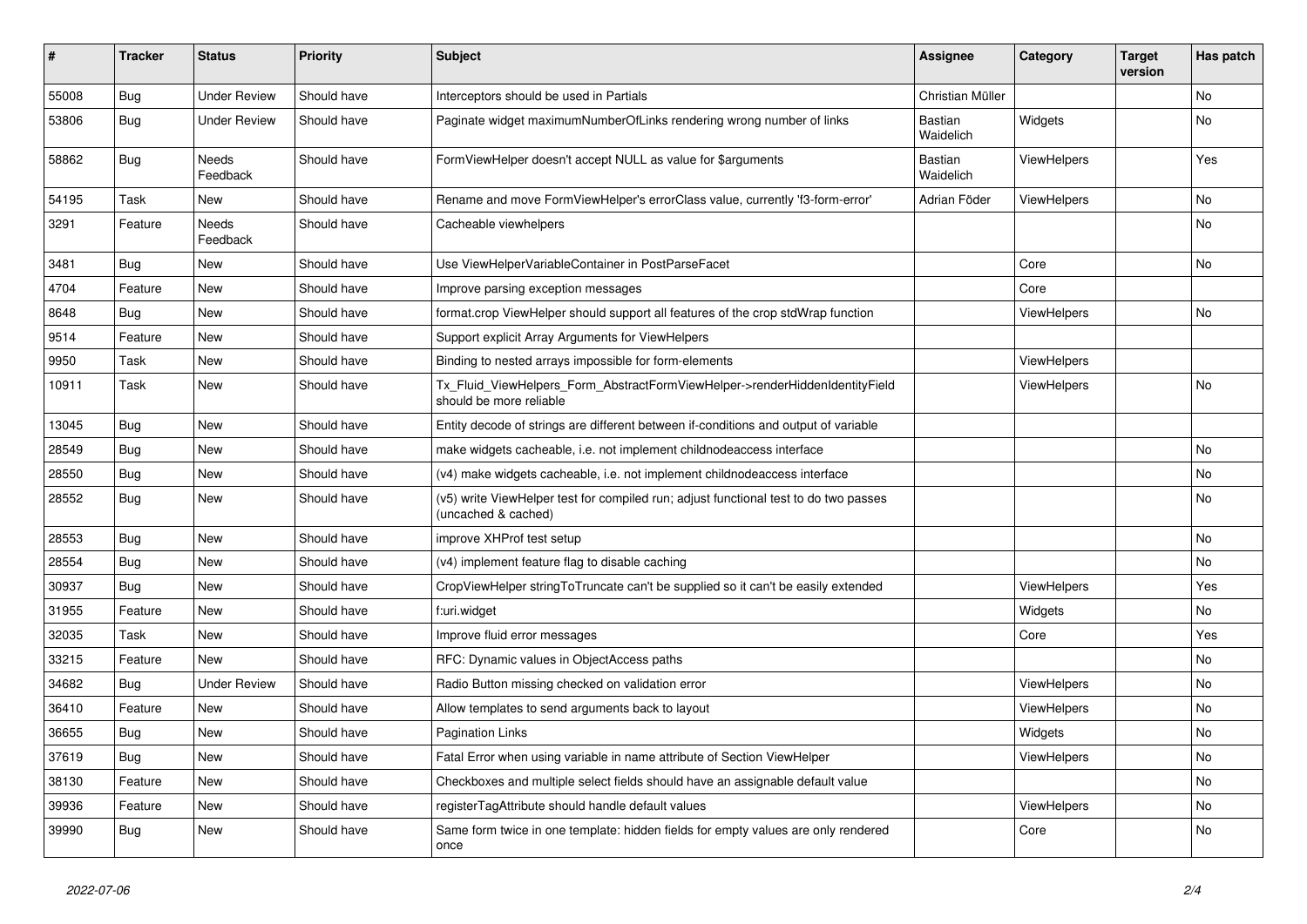| $\sharp$ | <b>Tracker</b> | <b>Status</b>       | <b>Priority</b> | <b>Subject</b>                                                                     | <b>Assignee</b>        | Category    | <b>Target</b><br>version | Has patch |
|----------|----------------|---------------------|-----------------|------------------------------------------------------------------------------------|------------------------|-------------|--------------------------|-----------|
| 40081    | Feature        | New                 | Should have     | Allow assigned variables as keys in arrays                                         |                        |             |                          | <b>No</b> |
| 42397    | Feature        | New                 | Should have     | Missing viewhelper for general links                                               |                        |             |                          | No        |
| 42743    | Task           | New                 | Should have     | Remove inline style for hidden form fields                                         |                        |             |                          | No        |
| 43071    | Task           | New                 | Should have     | Remove TOKENS for adding fallback teplates in B                                    |                        |             |                          | No        |
| 43072    | Task           | New                 | Should have     | Remove TOKENS for adding templates fallback in Backporter                          |                        | View        |                          | No        |
| 44234    | Bug            | <b>Under Review</b> | Should have     | selectViewHelper's sorting does not respect locale collation                       |                        | ViewHelpers | 2.1                      | No        |
| 45153    | Feature        | New                 | Should have     | f:be.menus.actionMenuItem - Detection of the current select option is insufficient |                        |             |                          | No        |
| 45345    | Feature        | Needs<br>Feedback   | Should have     | Easy to use comments for fluid that won't show in output                           |                        |             |                          |           |
| 45394    | Task           | New                 | Should have     | Forwardport Unit test for standalone view                                          |                        | View        |                          | No        |
| 46091    | Task           | Needs<br>Feedback   | Should have     | Show source file name and position on exceptions during parsing                    |                        |             |                          | No        |
| 46257    | Feature        | <b>Under Review</b> | Should have     | Add escape sequence support for Fluid                                              |                        | Core        |                          | No        |
| 46289    | Bug            | Needs<br>Feedback   | Should have     | Enable Escaping Interceptor in XML request format                                  |                        | View        | 2.0.1                    | No        |
| 46545    | Feature        | New                 | Should have     | Better support for arrays in options of SelectViewHelper                           |                        |             |                          | No        |
| 47006    | Bug            | <b>Under Review</b> | Should have     | widget identifier are not unique                                                   |                        |             |                          | No        |
| 47669    | Task           | New                 | Should have     | FormViewHelper does not define the default request method                          |                        |             |                          | No        |
| 49600    | Bug            | New                 | Should have     | f:form tag shown as a HTML on frontend                                             |                        | ViewHelpers |                          | No        |
| 49756    | Feature        | <b>Under Review</b> | Should have     | Select values by array key in checkbox viewhelper                                  |                        |             |                          | No        |
| 50888    | Bug            | <b>Under Review</b> | Should have     | WSOD by changing name of section and if Fluid caches are generated                 |                        |             |                          | No        |
| 51277    | Feature        | <b>New</b>          | Should have     | ViewHelper context should be aware of actual file occurrence                       |                        |             |                          | No        |
| 52419    | Bug            | New                 | Should have     | Wrong PHPDocs notation for default value inline f:translate viewhelper             |                        |             | 2.0                      | No        |
| 52536    | Bug            | <b>Under Review</b> | Should have     | Errorclass not set if no property-attribute set                                    |                        |             |                          |           |
| 52591    | Bug            | New                 | Should have     | The Pagination Widget broken for joined objects                                    |                        |             |                          | <b>No</b> |
| 54284    | <b>Bug</b>     | New                 | Should have     | Default Option for Switch/Case VH                                                  |                        | ViewHelpers |                          | No        |
| 56237    | Task           | New                 | Should have     | in-line (Condition) View Helpers should not evaluate on parsing                    |                        |             |                          | <b>No</b> |
| 58921    | <b>Bug</b>     | New                 | Should have     | f:form.* VHs crash if NOT inside f:form but followed by f:form                     |                        |             |                          | No        |
| 58983    | <b>Bug</b>     | New                 | Should have     | format.date does not respect linebreaks and throws exception                       |                        |             |                          | No        |
| 60003    | Feature        | New                 | Should have     | Add required-Attribute to f:form.password                                          |                        | ViewHelpers |                          | No        |
| 60271    | Feature        | New                 | Should have     | Paginate viewhelper, should also support arrays                                    |                        |             |                          | No        |
| 65424    | Bug            | <b>Under Review</b> | Should have     | SelectViewHelper must respect option(Value Label)Field for arrays                  |                        | ViewHelpers |                          | No        |
| 33551    | <b>Bug</b>     | New                 | Must have       | View helper values break out of a partial scope                                    | Sebastian<br>Kurfuerst | Core        |                          | No        |